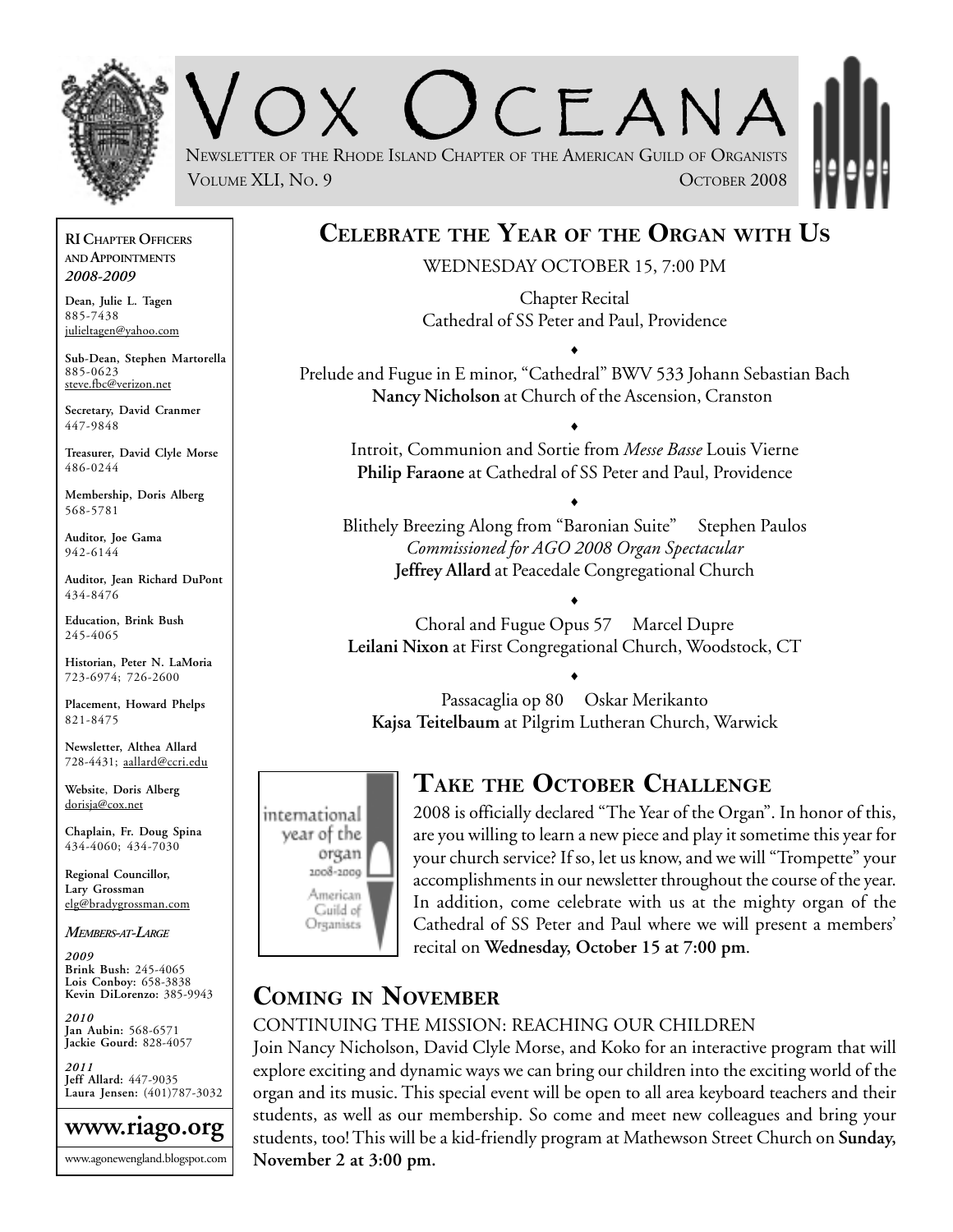### **EVENTS**

NOTE: with the close of Cinnamon Café, Morning Munches are suspended for the time being.

#### **Sunday September 28, 7:00 pm:**

Choral Evensong to celebrate the Feast of St. Michael and All Angels. Choir of St. Paul's, Wickford, **Mark Steinbach**, Organist and Choirmaster. Works of Blow, Palestrina and Pinkham. Old Narragansett Church, Church Lane, Wickford. 401-294-4357.

#### **Saturday, October 4, 8:00 pm:**

Music at Park Place presents REBEL in a concert entitled *Invention and Innovation* with **Matthias Maute**, transverse flute. The program includes rarely performed music of J.P. Telemann and J.S. Bach at St. Paul's Church, 50 Park Place, Pawtucket. Tickets: \$20 general admission; \$10 students. Tickets and information: www.musicatparkplace.com or 401-72-MUSIC.

#### **Wednesday, October 15, 7:00 pm:**

RIAGO members' recital honoring International Year of the Organ at Cathedral of SS Peter and Paul, Cathedral Square, Providence. Free. See front page for program, performers.

#### **Sunday, October 19, 7:00 pm:**

As a part of the "International Year of the Organ", organist **Kajsa Teitelbaum** will be playing organ music from several different countries and periods. Pilgrim Lutheran Church, Warwick. Reception follows. 401- 739-2937 or music@pilgrimlutheranri.org

#### **Sunday, October 19, 7:00 pm:**

Organ Spectacular Celebrating the International Year of the Organ given by AGO members: **Brink Bush**, **Diana Norton-Jackson** and **Peter Krasinski**. Cathedral of St. John, Providence.

#### **Sunday, October 28, 4:00 pm:**

**Mark Engelhardt**, music director of Grace Episcopal Church, Salem, MA, will present a concert of "spooky music on the Estey organ," St. James Episcopal Church, 24 Hamlet Ave., Woonsocket. Call Shirley Ayers at 401-762-2222 for additional information.

#### **Sunday, November 2, 3:00 pm:**

RIAGO program: *Continuing the Mission: Reaching Our Children*, Mathewson Street Church. See front page for details.

#### **Saturday, November 8, 8:00 pm:**

Baroque violinist **Laura Gulley** is joined by violinist **Julie McKenzie**, cellist **Audrey Cienniwa** and harpsichordist **Paul Cienniwa** in a concert featuring chiaroscuro works by Heinrich Ignaz Franz von Biber. Emmanuel Church, 42 Dearborn St., Newport. \$25 gen. admission/\$10 ages 6-18/10% off full-price tickets (seniors, students, military, WGBH, AAA, EMA). Handicapped accessible. Tickets: ArtTix, 401-621-6123. Info: www.newportbaroque.org, 401-855-3096

### **MEMBER NEWS**

Steve Martorella reports news of our relocated member, Andrew Galuska: he has won 2<sup>nd</sup> place in the Royal Canadian College of Organists International Improvisation Competition. Congratulations, Andrew, and good luck as you continue your career in Michigan!

# **FOR SALE**

**Over 1,000 classical organ recordings accumulated since 1948!**

> 33 1/3 (12") plus 10" LPs 45 rpm 78 rpm

Historical performances by Biggs, Fox, Cochereau, Bonnet, Dupre, Peeters, Purvis, Ellsasser, Courboin, Schweitzer, and others

> *Call Jean-Richard Dupont at (401) 434-8476*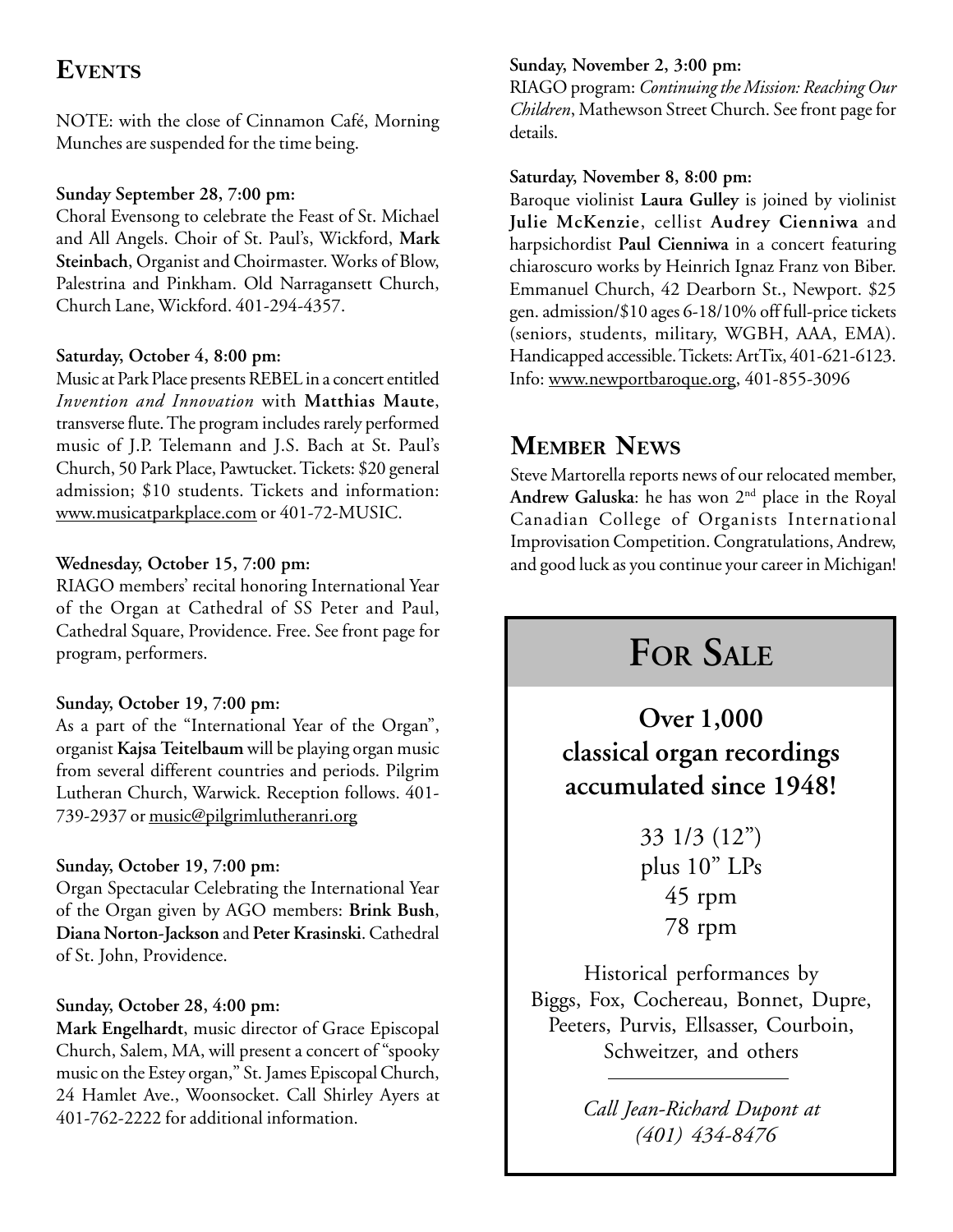### **SCHOLARSHIP ANNOUNCED**

Allen Fanslow of the Greater Bridgeport (CT) Chapter alerts us that in 2009 the Charlotte Hoyt Bagnall Scholarship for Church Musicians will hold a competition for church musicians who have graduated or will graduate from high school as of June 30, 2009. Awards from five hundred dollars (\$500) to twenty five hundred dollars (\$2500) will be granted. The scholarship can be used for a variety of music studies including:

- Organ lessons
- Undergraduate or graduate studies related to organ or religious music
- Participation in organ festivals, seminars, music camps, etc.

Information and applications can be obtained by visiting the scholarship website http://www.chbscholarship.com, or by writing "The Charlotte H. Bagnall Scholarship" at 17 Beaverbrook Rd., West Simsbury, CT 06092. Applications are due by December 31, 2008.

# **SEPT. 14 MEETING NOTES**

Nineteen members and guests participated in a workshop offered by Gigi Mitchell-Velasco and Noel Velasco on the fine art of breathing effectively for singing—and better health. From exercises to a question period, the gathering at Community Church, Wayland Avenue, Providence, hosted by Lois Conboy, was entertained and informed by the couple, whose musicmaking experience is wide-ranging. Ms Velasco suggested, "If you breathe correctly, you will change your atoms," and reminded the group of the interaction of energy between audience and performer. Mr. Velasco got a knowing laugh when he mentioned that because so few people sing well, performance ensembles are small and audiences are large. (We wish audiences were always large.) A pot luck supper followed, along with lots of visiting and enthusiasm over upcoming program plans. (See Events for details.)

# **BOARD MEETING**

There will be an Executive Board Meeting on November 3 at 7:30 pm at 30 Huguenot Drive, East Greenwich. Please call 885-7438 or e-mail julieltagen@yahoo.com if you need directions.

### **PLACEMENTS**

St Peter's Lutheran Church, Newport: **Matthew Haggerty**

St. Sebastian's Church, Providence: **John Totter**

The Unitarian Church in Mendon, MA: **David Robbins**, of Boston

St. Augustine's Church, Kingston: **H. Edward Seaholm**

The United Congregational Church, Middletown: **Jeff Kerr**

Church of the Ascension, Cranston: **Nancy Nicholson**

Pilgrim Lutheran Church in Warwick: **Kajsa Teitelbaum**, of Sweden

*Congratulations to all of you in your new positions!*

# **ADVERTISING WORKS!**

In a note to Howard Phelps announcing a position filled, one pastor wrote:

"I must say, we advertised in the newspapers, sent information to the area college music departments, ran notices in two denominational job listings, besides the notice with RIAGO. With the exception of a word of mouth candidate, all the other inquiries and applications came through the RIAGO notice. Thank you."

# **DIRECTORY ADDITIONS**

The first name of **Kajsa Teitelbaum** was inadvertently omitted from the Directory. Our apologies for the gnome responsible for such an oversight!

**Paul A. Boucher Jr.**, 29 Riverwoods Ct., Rumford, RI 02916; 837-4802. St. Anthony Church, Portsmouth.

**Karin E. Kohl**, 282 Lippitt Ave., Cranston, RI 02921; 401-787-2695

Welcome new member **Robert W. Nolan**, a substitute, available Sundays, other occasions, funerals, weddings. Listed in Directory.